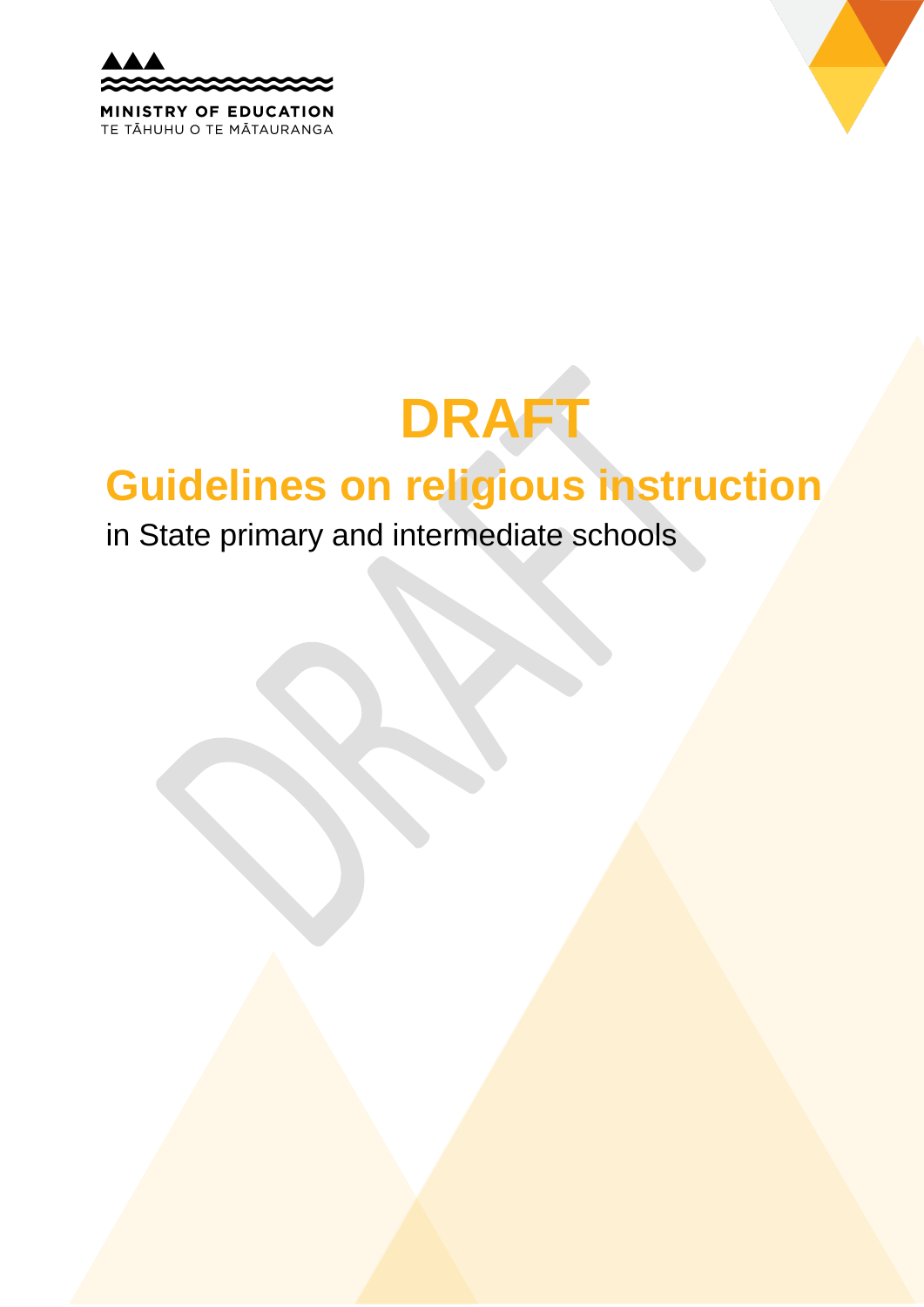# **Table of Contents**

<span id="page-1-0"></span>

|    | The difference between religious instruction, religious observance, and religious education. 3 |  |
|----|------------------------------------------------------------------------------------------------|--|
|    |                                                                                                |  |
|    |                                                                                                |  |
|    | Guidelines on religious instruction in state primary and intermediate schools 5                |  |
|    |                                                                                                |  |
| 1. |                                                                                                |  |
| 2. | Provide full and accurate information to students, families and whanau to help them            |  |
| 3. |                                                                                                |  |
| 4. |                                                                                                |  |
| 5. | Use volunteers who are not school staff members to lead religious instruction  11              |  |
| 6. |                                                                                                |  |
| 7. |                                                                                                |  |
| 8. | Communicate to families and whanau the complaints procedure and use that                       |  |
|    |                                                                                                |  |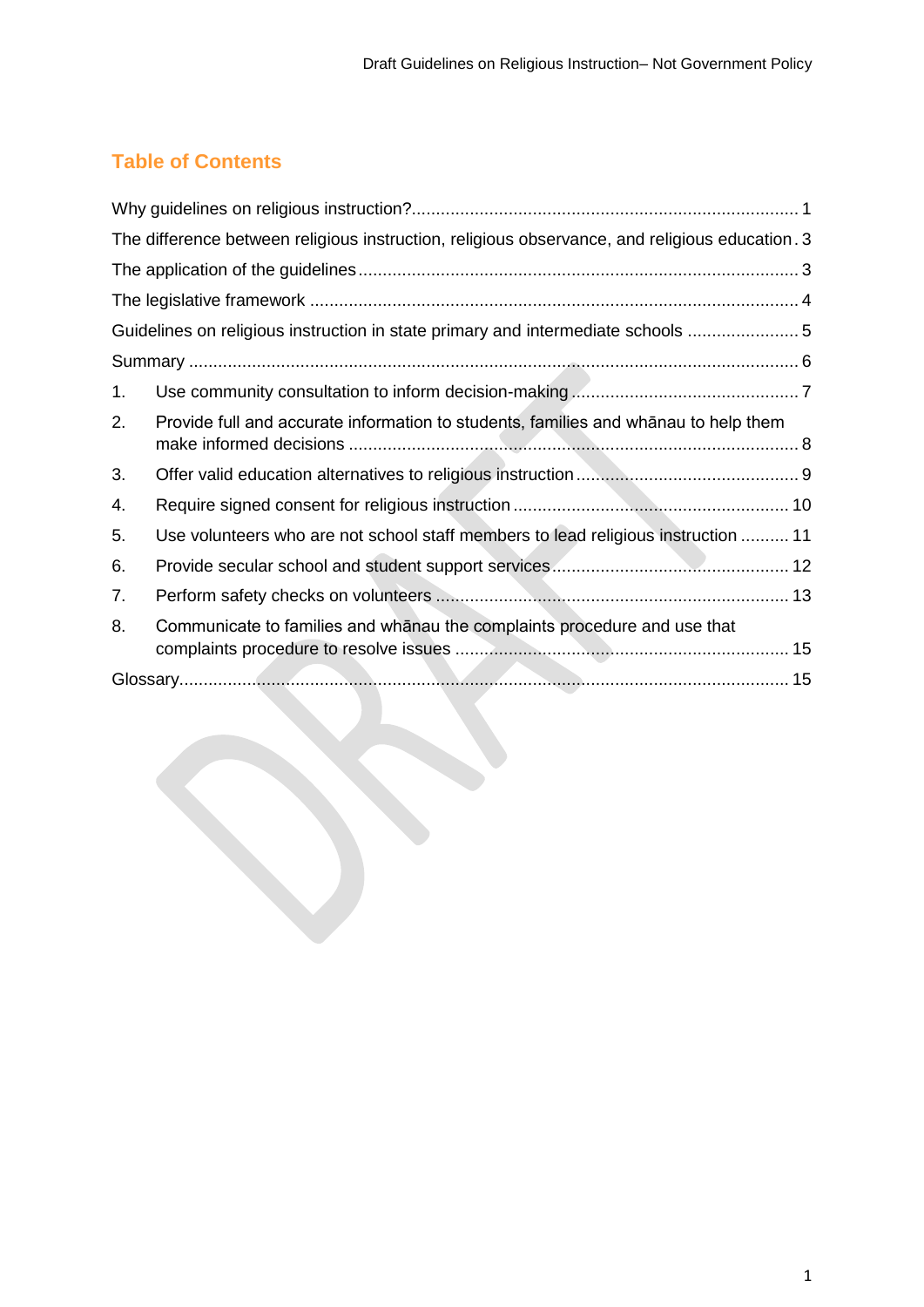

#### **Why guidelines on religious instruction?**

Requiates the place of religious

The Ministry of Education (the Ministry) has developed these draft *'Guidelines for religious instruction in state primary and intermediate schools'* (the guidelines). The guidelines have been produced to help clarify what boards of trustees legal obligations are when allowing religious instruction, and to help boards of trustees develop best practice policies and practices around *how* to offer religious instruction.

The Education Act 1964 states that teaching in all state primary schools must be *entirely of a secular character* (non-religious) while the school is open. The Education Act 1964 also gives boards of trustees a choice of whether to close the school, or a place within the school, to allow religious instruction under certain conditions. Boards of trustees can also decide what kind of religious instruction is allowed. The Education Act 1989 means that the Education Act 1964's religious instruction provisions apply to State primary and intermediate schools, schools with designated special character, Kura Kaupapa Māori and some Kura-ā-Iwi.

As well as complying with the Education Act 1964, boards must also comply with the New Zealand Bill of Rights Act 1990 and the Human Rights Act 1993. These human rights laws ensure that all people living in New Zealand have the right and the freedom to their own religious beliefs as well as the right to and freedom from religion. These human rights laws aim to ensure that people are not discriminated against because of their religious, or nonreligious beliefs. All schools have obligations to protect and promote the rights of students and parents in a multi-cultural and multi-faith society.

What this means in practice is that, while schools can close to offer religious instruction, they must do so in a way that does not discriminate against anyone who holds different beliefs. The draft guidelines provide practical advice for boards on how to enable the closure of schools for the delivery of religious instruction programmes, while doing so in a way that keeps the rights of diverse students, and their families and whānau, at the centre of their decision making to reduce the possibility of discrimination.

*The diagram below shows how the different pieces of legislation work together to shape how boards can allow religious instruction to be offered to students in state primary schools*

Moderates how religious instruction can

| instruction in schools                                                                                                                                                                                                                  | be allowed within a school                                                                                                                                                                                                                                                                         |  |  |  |
|-----------------------------------------------------------------------------------------------------------------------------------------------------------------------------------------------------------------------------------------|----------------------------------------------------------------------------------------------------------------------------------------------------------------------------------------------------------------------------------------------------------------------------------------------------|--|--|--|
| <b>The Education Act 1964</b><br>• Requires teaching to be secular in nature<br>when the school is open.<br>• Gives boards the discretion to close the<br>school to allow religious instruction and<br>observance under set conditions. | The New Zealand Bill of Rights Act 1990<br>• Sets out a range of rights and freedoms that<br>the government and anyone carrying out a<br>public function are required to affirm,<br>promote, and protect.<br>• This includes the rights to freedom from<br>discrimination and to religious belief. |  |  |  |
| <b>The Education Act 1989</b><br>• Designates the different types of<br>schools the religious provisions<br>of the Education Act 1964<br>apply to.                                                                                      | The Human Rights Act 1993<br>• Lists the areas and grounds where<br>discrimination is unlawful.<br>• Sets out the standard for<br>unlawful discrimination.                                                                                                                                         |  |  |  |
| Guidalings on raligious                                                                                                                                                                                                                 |                                                                                                                                                                                                                                                                                                    |  |  |  |

**instruction**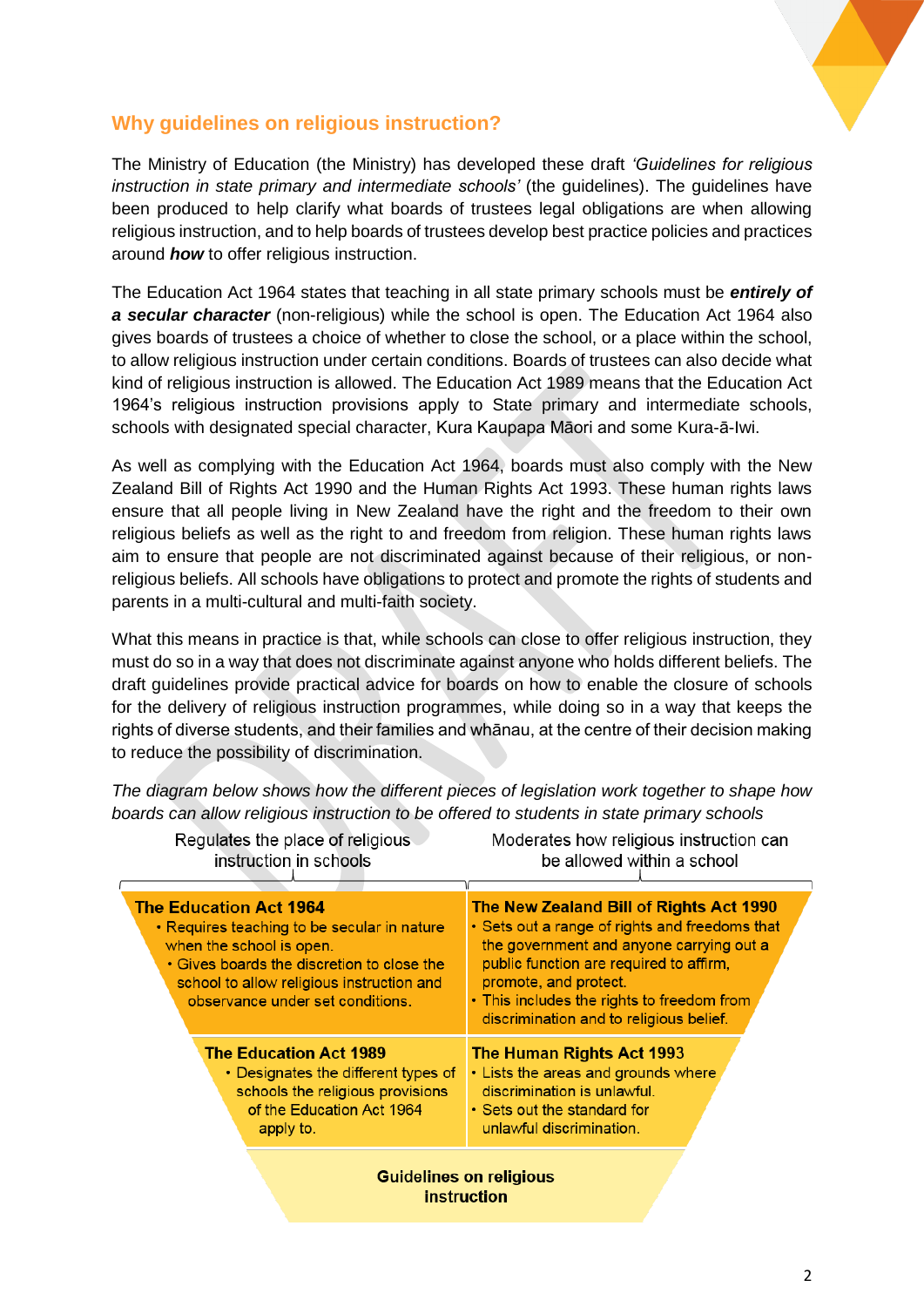#### <span id="page-3-0"></span>**The difference between religious instruction, religious observance, and religious education<sup>1</sup>**

#### **These guidelines are focused on religious instruction, not religious observance or religious education**

**Religious instruction** is the teaching or endorsing of a particular faith. It is the non-neutral, partisan teaching of religion which supports or encourages student belief in the religion being taught. Religious instruction is **not** part of *the New Zealand Curriculum* or *Te Marautanga o Aotearoa*.

**Religious observances** are ceremonial or devotional acts of religion, such as prayers, Christian karakia, the singing of hymns, or religious readings. They support or encourage adherence to a particular belief or religion. Religious observances are **not** part of *the New Zealand Curriculum* or *Te Marautanga o Aotearoa*, and are not covered in these guidelines.

**Religious education** is the neutral teaching and presentation of information about religion, sometimes in the context of studying customary and cultural practices in curriculum subjects, such as the social sciences learning area of *the New Zealand Curriculum*.

#### <span id="page-3-1"></span>**The application of the guidelines**

1

These guidelines apply to state primary schools. This includes intermediate schools, Kura, Kura Kaupapa Māori and Kura-ā-Iwi, and schools with designated special character because they are designated as primary schools under the Education Act 1989.

The guidelines apply to activities run on a school's premises, as well as school activities based offsite (such as school camps).

The guidelines do not apply in the same way to state secondary schools, State integrated schools, or private schools. However, these schools are bound by the Bill of Rights Act 1990 and the Human Rights Act 1993 in the same way as other schools. The boards of these schools should therefore find these guidelines useful when deciding whether to allow, or how to offer religious instruction. State integrated schools will also still need to meet their obligations under the Education Act 1989.

The guidelines do not apply in the same way to religious observances.<sup>2</sup>

<span id="page-3-2"></span>For more information, contact your [regional Ministry of Education Office.](http://www.education.govt.nz/ministry-of-education/contact-us/regional-ministry-contacts/)

<sup>1</sup> These definitions are informed by *[Religion in New Zealand Schools](https://www.hrc.co.nz/files/9414/2387/8011/HRC-Religion-in-NZ-Schools-for-web.pdf) - questions and concerns*  published by the Human Rights Commission.

<sup>&</sup>lt;sup>2</sup> When allowing religious observances, schools must; observe the relevant time constraints; make sure any religious observance occurs during a time, and when that part of the school is closed for instruction; allow students to opt out; and respect students' and teachers' rights to manifest their religion in practice and observance.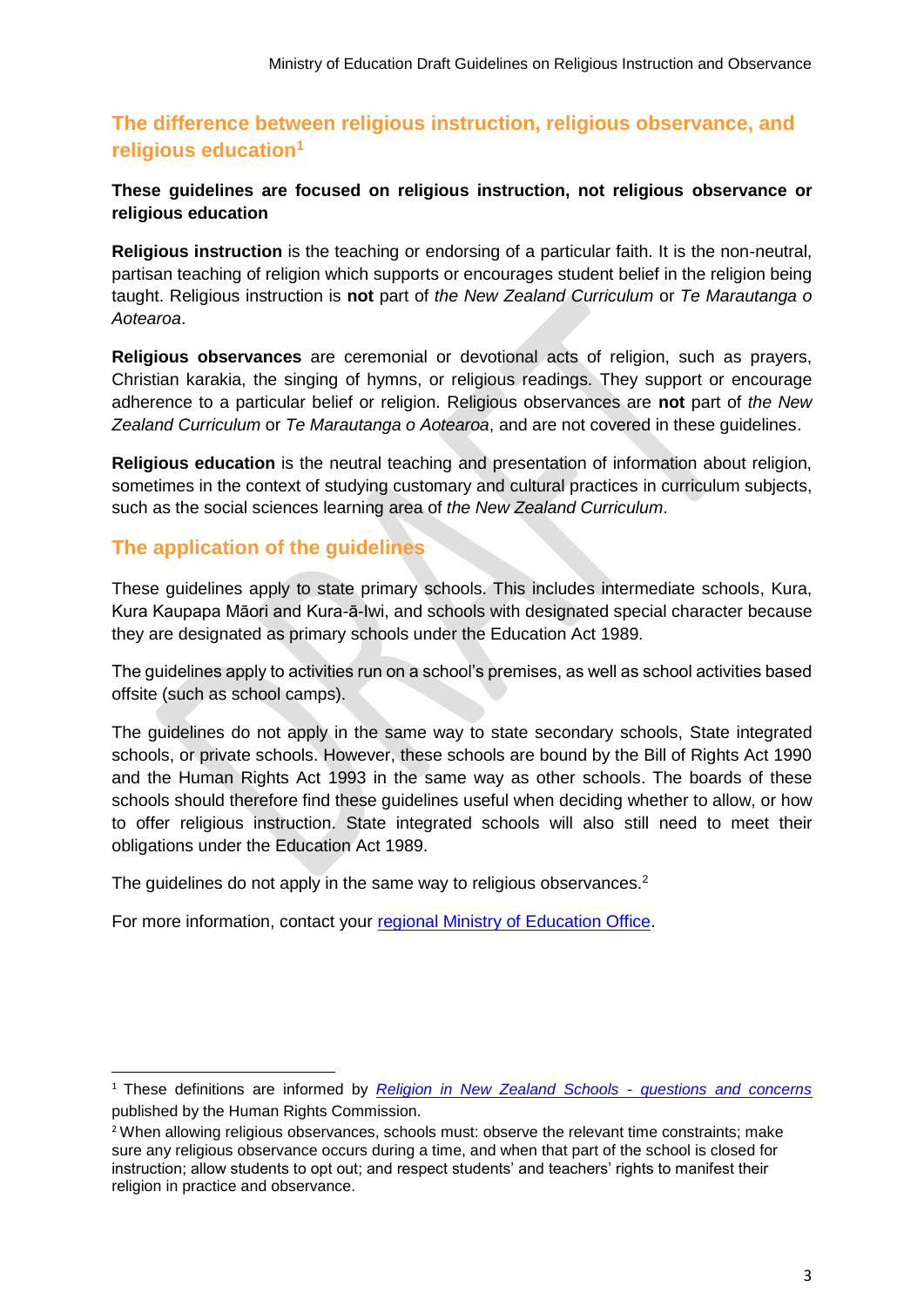

#### **The legislative framework**

*Education Act 1964* requires all teaching in state primary schools to be secular, but gives boards of trustees of state primary schools the choice of whether to close their school (or a class or classes within the school) to allow religious instruction or observances under set conditions.

The relevant sections of the Education Act 1964 are as follows.

- [Section 77](http://www.legislation.govt.nz/act/public/1964/0135/latest/DLM357866.html) requires all teaching in state primary schools to be entirely of a secular character.
- [Section 78](http://www.legislation.govt.nz/act/public/1964/0135/latest/DLM357868.html) permits religious instruction to be taken by volunteers and religious observances to be conducted in a manner approved by the board, when either the school, a class or multiple classes, are closed. Closure of the school for the allowance of religious instruction or observances can occur at any time of the school day for a period of up to 60 minutes per week, and no more than 20 hours per year.
- [Section 78A](http://www.legislation.govt.nz/act/public/1964/0135/latest/DLM357870.html) allows for extra provision of religious instruction or observances where this is supported by the majority of a school's parent community, and the Minister approves it.
- [Section 79](http://www.legislation.govt.nz/act/public/1964/0135/latest/DLM357868.html) requires that attendance at religious instruction or a religious observance is not compulsory. A student is not required to attend if any parent or guardian has conveyed this in writing to the school.
- [Section 80](http://www.legislation.govt.nz/act/public/1964/0135/latest/DLM357873.html) permits a teacher to ask the board's approval to be freed from school duties to take part in religious instruction or observances for up to 30 minutes per week.

**The Education Act 1989** defines that State primary schools are those that offer education anywhere within the range of Years 1-8, and include State intermediate schools, schools with a designated special character, Kura kaupapa Māori and Kura-ā-Iwi.

The relevant sections of the Education Act 1989 are as follows.

- [Section 5](http://www.legislation.govt.nz/act/public/1989/0080/latest/DLM177460.html) sets out primary school enrolment criteria by age.
- [Section 145](http://www.legislation.govt.nz/act/public/1989/0080/latest/DLM182064.html) designates intermediate schools as primary schools.
- [Section 156](http://www.legislation.govt.nz/act/public/1989/0080/latest/DLM182464.html) sets out that designated character schools, including Kura Kaupapa Māori are State schools.
- [Sections 444](http://www.legislation.govt.nz/act/public/1989/0080/latest/DLM7270071.html) and [445](http://www.legislation.govt.nz/act/public/1989/0080/latest/DLM7270072.html) regulate the place of religion in State integrated schools in a different way to other State schools.

*New Zealand Bill of Rights Act 1990* sets out a range of rights and freedoms that the government and anyone carrying out a public function are required to affirm, uphold and protect. The New Zealand Bill of Rights Act 1990 means that students, their parents, caregivers, family and whānau have the right to freedom to religious or non-religious belief, as well as the right to freedom from discrimination.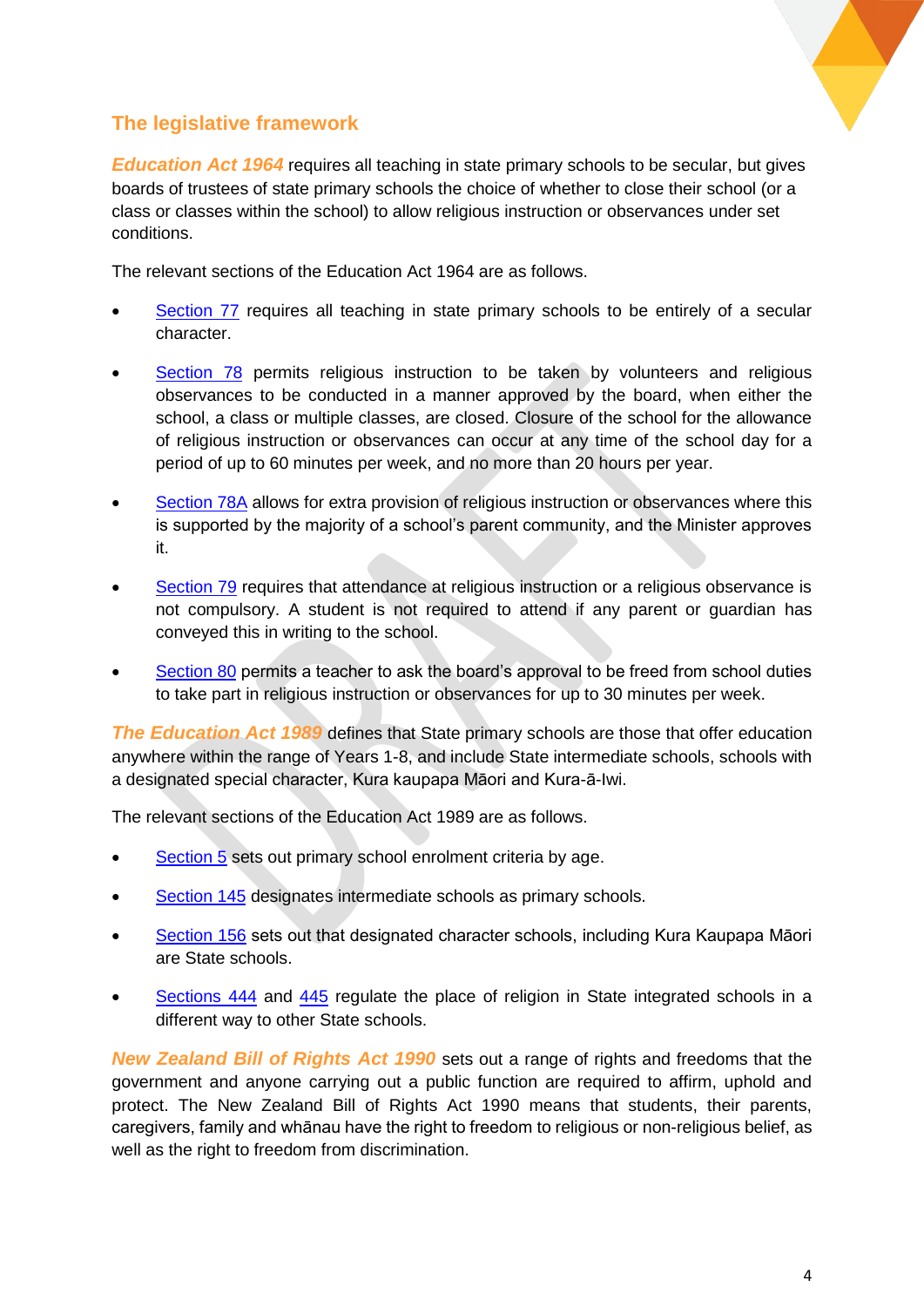In practice, this has a moderating effect on *how* religious instruction is decided on and delivered within a school. The New Zealand Bill of Rights Act 1990 does not override a board's authority to close the school to allow religious instruction to take place.

The relevant sections of the New Zealand Bill of Rights Act 1990 are as follows.

- [Section 3](http://www.legislation.govt.nz/act/public/1990/0109/latest/DLM224799.html) provides that the Bill of Rights only applies to acts done by the government or anyone carrying out a public function
- [Section 13](http://www.legislation.govt.nz/act/public/1990/0109/latest/DLM225512.html) gives everyone the right to freedom of thought, conscience, and religion.
- **[Section 15](http://www.legislation.govt.nz/act/public/1990/0109/latest/DLM225514.html) gives everyone the right to manifest their religion and belief manifestation** of religion and belief is how people express their beliefs (such as participating or leading religious ceremonies or wearing religious dress)
- [Section 19](http://www.legislation.govt.nz/act/public/1990/0109/latest/DLM225518.html) gives everyone the right to be free from discrimination on the grounds included in the Human Rights Act 1993.
- [Section 20](http://www.legislation.govt.nz/act/public/1990/0109/latest/DLM225521.html) reinforces that people who belong to ethnic, religious or linguistic minorities also have these rights protected.

*The Human Rights Act 1993* gives more information on what types of discrimination are unlawful. These grounds include discrimination based on religious and non-religious belief, including agnostic and atheistic belief.<sup>3</sup> What this means in practice is that, while boards of trustees can choose to close their school to allow religious instruction, they must do it in a way that does not discriminate against anyone who holds different beliefs.

The relevant sections of the Human Rights Act 1993 are as follows.

**.** 

<span id="page-5-0"></span>[Section 21](http://www.legislation.govt.nz/act/public/1993/0082/latest/DLM304475.html) sets out that discrimination on the basis of religious or non-religious belief is [unlawful.](http://www.legislation.govt.nz/act/public/1993/0082/latest/DLM304475.html)

<sup>3</sup> Human Rights Commission (2010). Human Rights in New Zealand Ngā Tika Tangata O Aotearoa. p. 141. Retrieved from [https://www.hrc.co.nz/files/7014/2388/0544/Human\\_Rights\\_Review\\_2010\\_Full.pdf](https://www.hrc.co.nz/files/7014/2388/0544/Human_Rights_Review_2010_Full.pdf)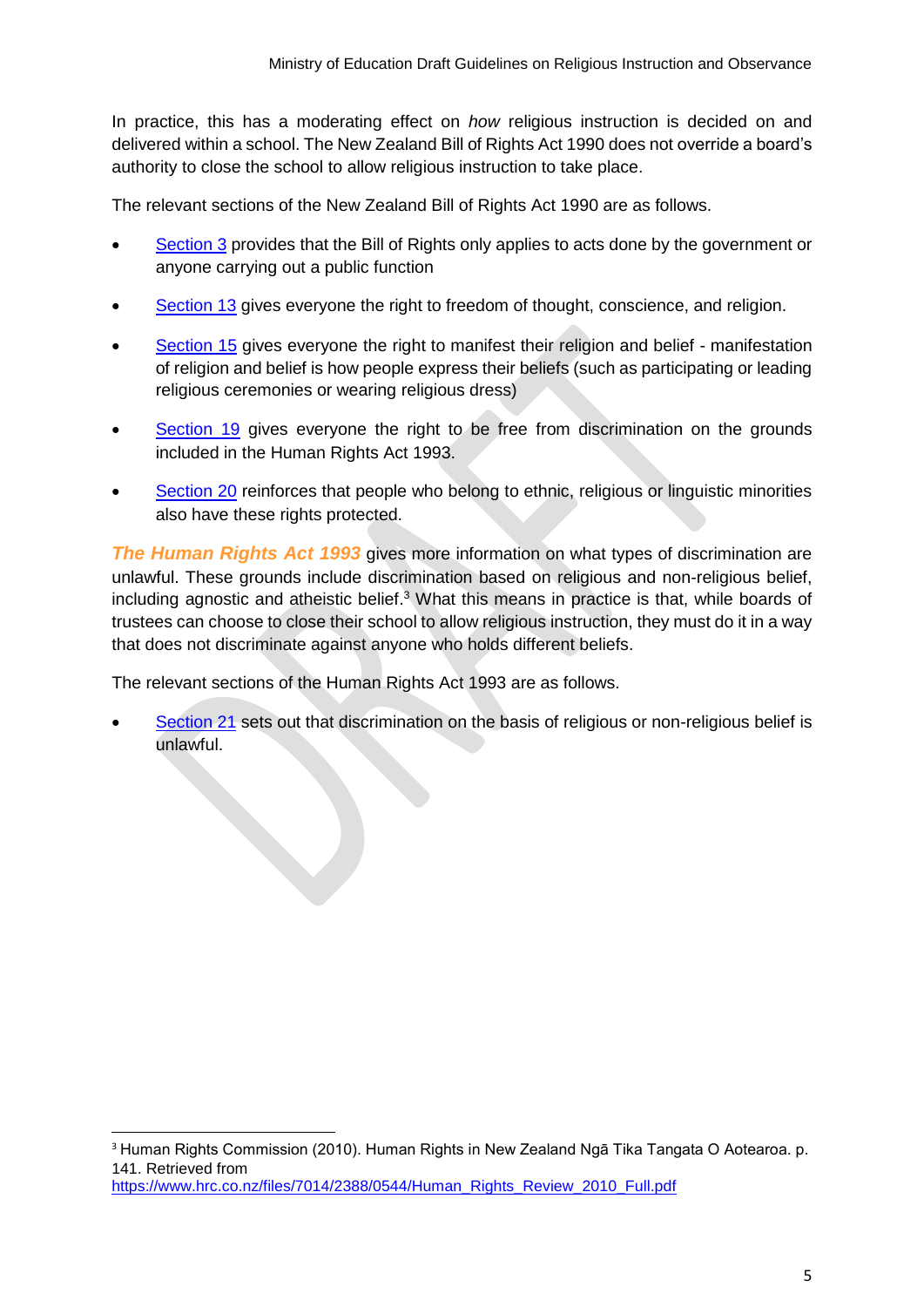

# **Guidelines on religious instruction in state primary and intermediate schools**

#### <span id="page-6-0"></span>**Summary**

Boards of trustees (boards) of state primary schools, should, when making decisions about whether and how to deliver religious instruction and observances, always keep the protection of the rights of students and their family and whānau at the centre of decision-making.

Boards should consider how their policies and practices in relation to religious instruction impact on the rights of students, their parents, caregivers, families and whānau, to hold different religious and non-religious beliefs. Boards should consider how to balance diverse beliefs in a manner that protects students and their parents, caregivers, families and whānau, while meeting the needs and wishes of the communities they serve.

Boards have the discretion to close to allow religious instruction programmes under certain conditions. This means that while some boards may choose to close their school, or a place in their school to allow religious instruction programmes, others may not. The kind of religious instruction, and content of religious instruction programmes allowed may vary greatly between schools.

These guidelines are intended to be used by boards to develop policies and practices that address each of these scenarios.

#### **The Ministry recommends that boards of trustees:**

- **1. Use community consultation to inform decision-making**
- **2. Provide full and accurate information to students, families and whānau to help them make informed decisions**
- **3. Offer valid education alternatives to religious instruction**
- **4. Adopt a signed consent approach to religious instruction**
- **5. Use volunteers who are not teaching staff to lead religious instruction**
- **6. Provide secular school and student support services**
- **7. Perform or sight safety checks for volunteers**
- **8. Communicate to families and whānau the complaints procedure and use that complaints procedure to resolve issues**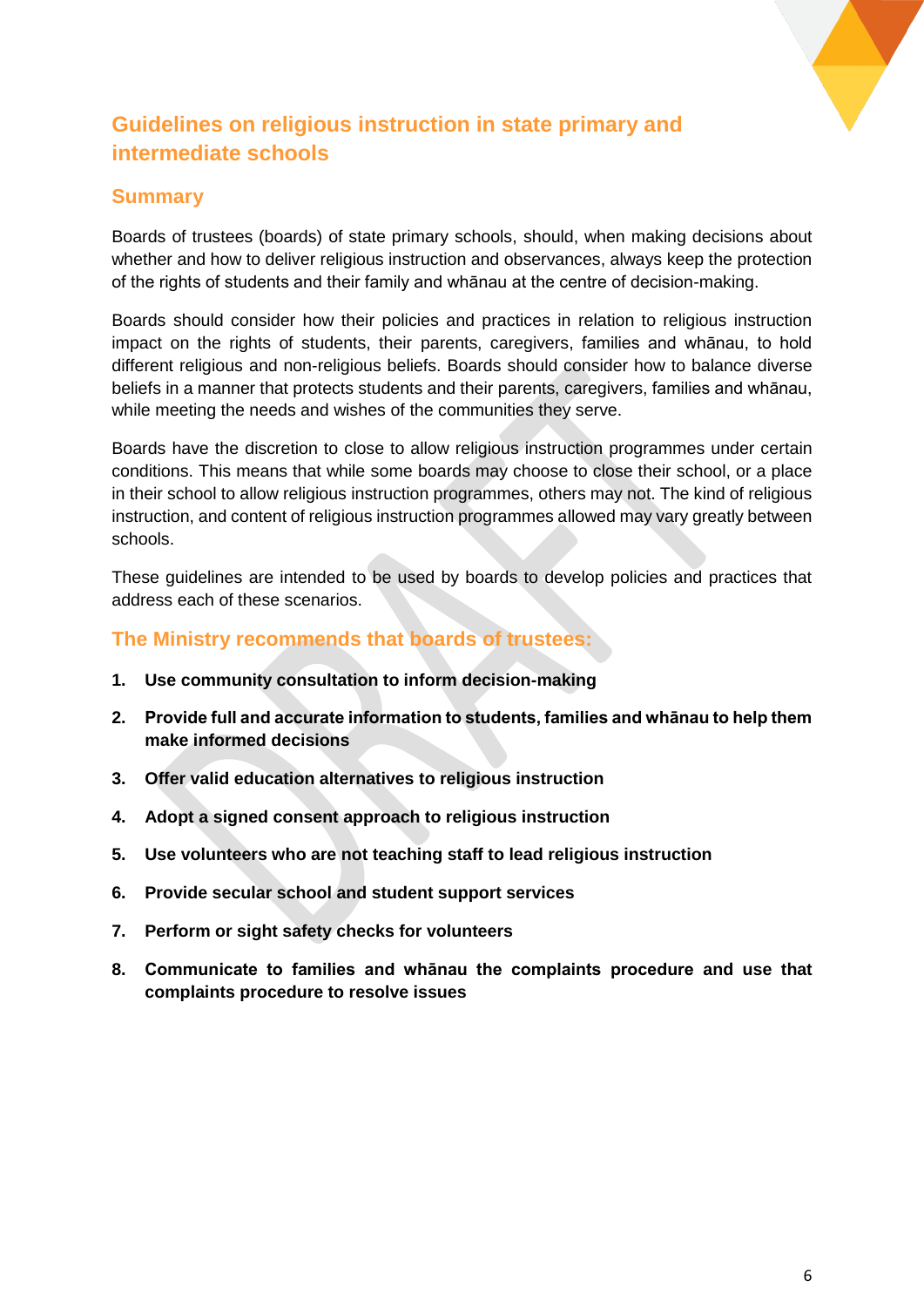#### <span id="page-7-0"></span>**1. Use community consultation to inform decision-making**

There can be diverse religious beliefs held across a community and within a school. When making decisions about whether to allow religious instruction, boards should ensure that the views of all members of the school community are given fair consideration, to uphold the rights of students and their parents, caregivers, families and whānau.

The Ministry recommends school boards:

- seek community input in the most appropriate way for that community (for example written survey, open meeting) about whether to allow religious instruction and how it should be offered
- seek to ensure that parents and whānau are made fully aware during the consultation process of the nature and content of any proposed programmes and the non-religious education alternative that will be offered
- have a transparent and open decision-making process, and make the findings from consultation available to the school community
- consult every three years, or when there has been a noticeable change in the needs of the community, or if there is a proposed change to the religious instruction offered.

In addition to the above recommendations, boards should consider how they collect and compare information from groups who wish to provide religious instruction in their schools. This is so the board is capturing accurate and consistent information from providers, and is able to demonstrate to the community a neutral, transparent selection process.

#### **A scenario for community consultation to inform decision-making**

A board was reviewing its religious instruction programme. It decided to hold a community meeting as part of a pre-organised whole school cultural event. The board advertised the meeting as part of the event in the school newsletter, on its website and social media pages, and sent information home with students.

During the meeting the board presented information on the nature and content of the proposed religious instruction programme and on the alternative non-religious programme that would be available to those that do not participate.

The board welcomed discussion from students, families, whānau, and community members. Attendees could leave comments on a feedback form that they dropped into a box if they did not feel comfortable speaking at the meeting.

The board considered all the feedback and decided to offer religious instruction alongside the proposed alternative for students who do not participate in the religious instruction programme. The board summarised and published the feedback and final decision, including how it arrived at the decision, in the school newsletter and on its website.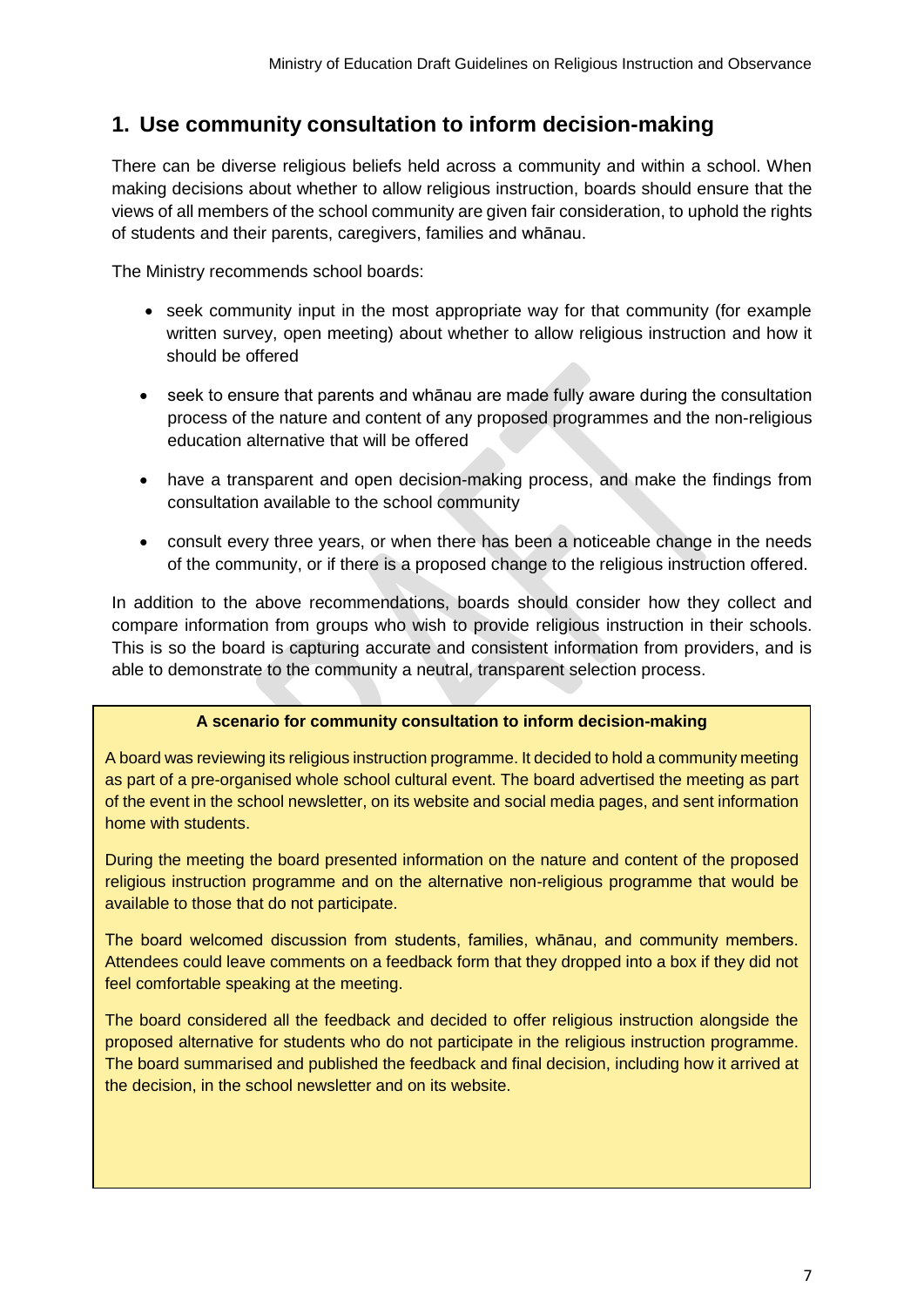# <span id="page-8-0"></span>**2. Provide full and accurate information to students, families and whānau to help them make informed decisions**

Information provided to students, their parents, caregivers and whānau, should inform them of the nature and content of any religious instruction programme(s) and the education alternative(s). This will ensure that students, families and whānau are made fully aware of what students will be learning while in each of the programmes. Information should be provided during consultation (see guideline 1), and on a regular basis after consultation.

The Ministry recommends that students, their parents, caregivers and whānau are provided with clearly communicated written advice:

- on the nature of content being taught in any religious instruction and alternative programmes
- that any religious instruction programme is not religious education and therefore not part of the New Zealand Curriculum
- that attendance at any religious instruction programme is not compulsory
- that the religious instruction programme endorses a particular religious faith and will use or reference religious documents, such as the Bible
- on who will be taking each of the programmes, and the time and place that the programmes will be held.

The Ministry recommends that boards communicate information to students, families and whānau, including through regular community consultation (for example, every three years).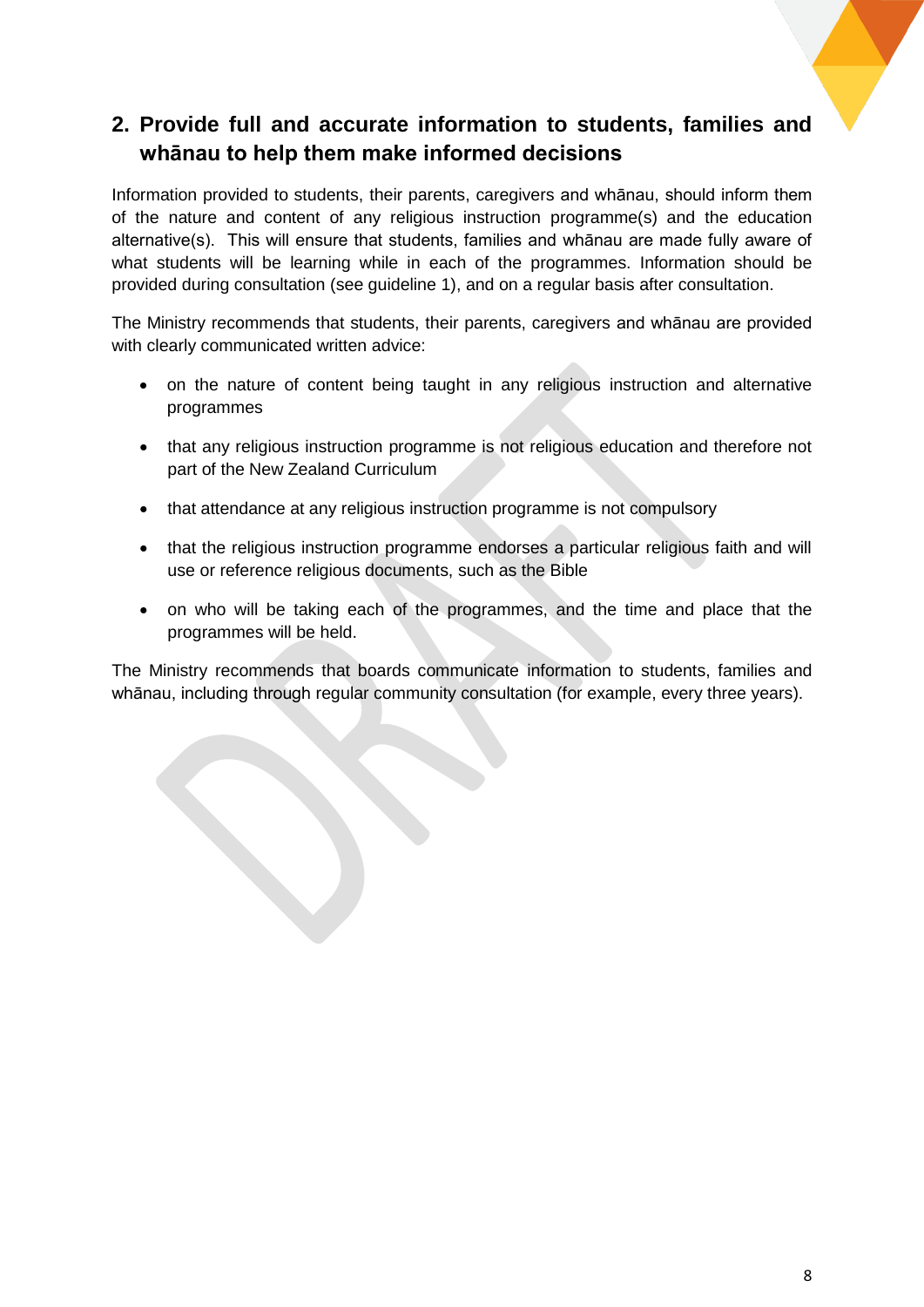#### <span id="page-9-0"></span>**3. Offer valid education alternatives to religious instruction**

If boards choose to offer religious instruction during a time that the school would usually be open for teaching, students who do not participate in the religious instruction programme should be provided with a well-planned, valid education alternative.

This is important in order to ensure that students are not treated in a discriminatory manner based on their beliefs. Students should not feel pressured to participate in religious instruction because the alternative options are ad hoc or not appealing. Students should not perceive the alternative as a punishment for not participating in religious instruction.

The Ministry recommends boards decide, in consultation with the community (see guideline 1), on a valid education alternative to religious instruction. Information should be provided on the alternative during consultation and on a regular basis thereafter. The information should include:

- the nature and content of the alternative programme and that it is non-religious
- who will be taking the programme, and the time and place that the programme will be held.

To ensure the rights of students, families and whānau are protected, boards could consider offering religious instruction at a time when the school is usually closed for teaching, such as before or after school, or during lunchtime. This approach would help schools avoid the risk of discrimination towards a student based on their religious or non-religious beliefs, or those of their parents, caregivers or whānau.

Making religious instruction available to students at a time when the school is usually closed for teaching means that it would not be necessary for schools to offer an alternative.

#### **A scenario for offering alternative programmes**

After consulting with its community, a board decided to offer a Christian based, and an Islam based, religious instruction programme, to reflect both the Christian and the increasing Muslim populations in the community.

The board also introduced an education alternative option for students who do not participate in the religious instruction programmes.

As a result of community consultation it was decided that the education alternative would be an inquiry based around values, family and culture in a non-religious context.

#### **A scenario where a school is closed when religious instruction programmes are offered**

A board decided after consultation with its community to continue to provide religious instruction. The community supported starting the school day later on a Friday, at 9.30am instead of 9.00am. Students who participated in religious instruction came to school at 8.45am. The religious instruction programme ran through to 9.30am, at which time the school opened for teaching.

As the school was closed for normal teaching, those who did not participate in the religious instruction programme started school at 9.30am.

The school opened the library for students who caught the bus to school or needed to be dropped off at the usual time.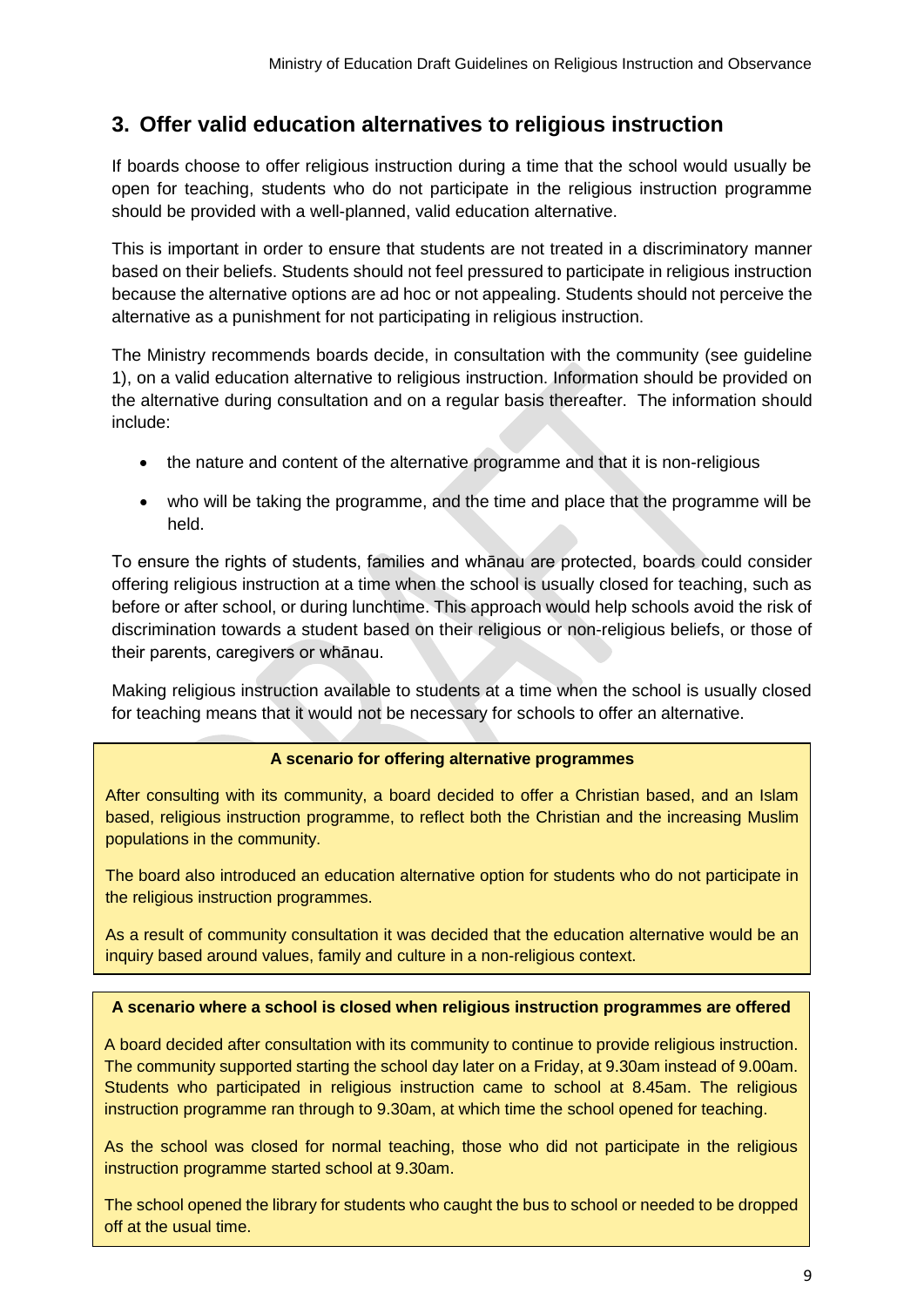

# <span id="page-10-0"></span>**4. Require signed consent for religious instruction**

The Ministry recommends requiring signed consent for participation or non-participation in religious instruction.

Requiring signed consent helps schools to align practices and processes with the protection of students' rights and ensure students are free from discrimination. This lowers the possibility that students will face discrimination based on their religious or non-religious beliefs. This is because with signed consent, students who participate in religious instruction are there with the knowledge and explicit consent of their parents, caregivers and whānau.

Requiring signed consent should also lower the risk of indirect pressure for students to participate in religious instruction. Indirect pressure could come about if students are embarrassed or confused about why they have been withdrawn from a class.

The Ministry recommends boards:

- require signed consent for all religious instruction offered, to make sure parents, caregivers and whānau agree to their child's participation
- adopt the default position of non-participation (e.g. participation in the alternative, nonreligious option), where families and whānau have not provided signed consent
- require signed consent at enrolment, prior to the commencement of a religious instruction programme if never offered before, and prior to the commencement of a religious instruction programme if any aspect of the programme has changed from previous years
- keep a record of the signed consent.

#### **A scenario of a signed consent process for religious instruction**

After consulting the community, the board decided to allow religious instruction and one nonreligious alternative.

Families and whānau received written advice that outlined the nature and content of the two options (provided during community consultation). They were asked to select one of the two options for their child and sign and return an enclosed form.

Some families and whānau did not return the form. The children were placed in to the alternative non-religious programme. The school kept copies of the signed consent forms as part of the students' records of information.

After reading the full and accurate information provided by the school (see guideline 2), some families and whānau were still not sure about which option to select. The board included on the consent form the contact information of the provider of the religious instruction programme so that families and whānau could contact the provider directly for more information. The board also provided the contact information of the staff who would take the alternative programme.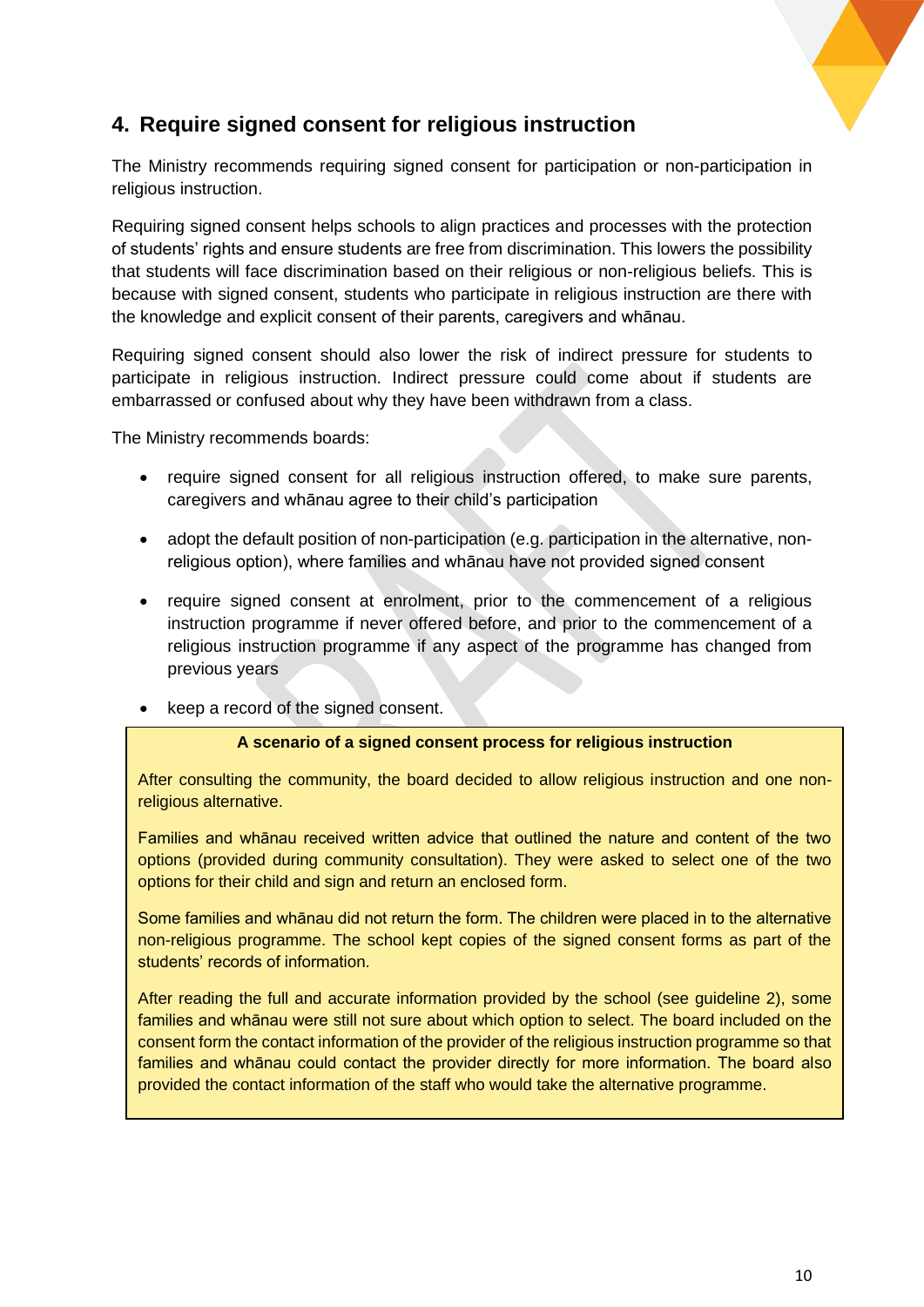# <span id="page-11-0"></span>**5. Use volunteers who are not school staff members to lead religious instruction**

The Education Act 1964 specifies that all religious instruction be taken by volunteers. When religious instruction is taken by a member of the teaching staff, it may be difficult for students to distinguish between the teaching of the curriculum, and the teaching of a particular faith, outside of the curriculum.

Ensuring that religious instruction is taken by volunteers lowers the risk that students will become confused about the place of religious instruction within the school. Using volunteers reduces the risk that some students feel excluded from their teacher and peers, reducing the pressure students may feel to participate in religious instruction.

The Ministry recommends that:

- all religious instruction is taken by volunteers
- volunteers who take religious instruction classes do not fulfil any other teaching or support role within the school, such as teacher aides or counsellors
- the teaching staff of the school have no role in leading religious instruction that takes place at the school, but if necessary may need to act in a supervisory role (see guideline 7).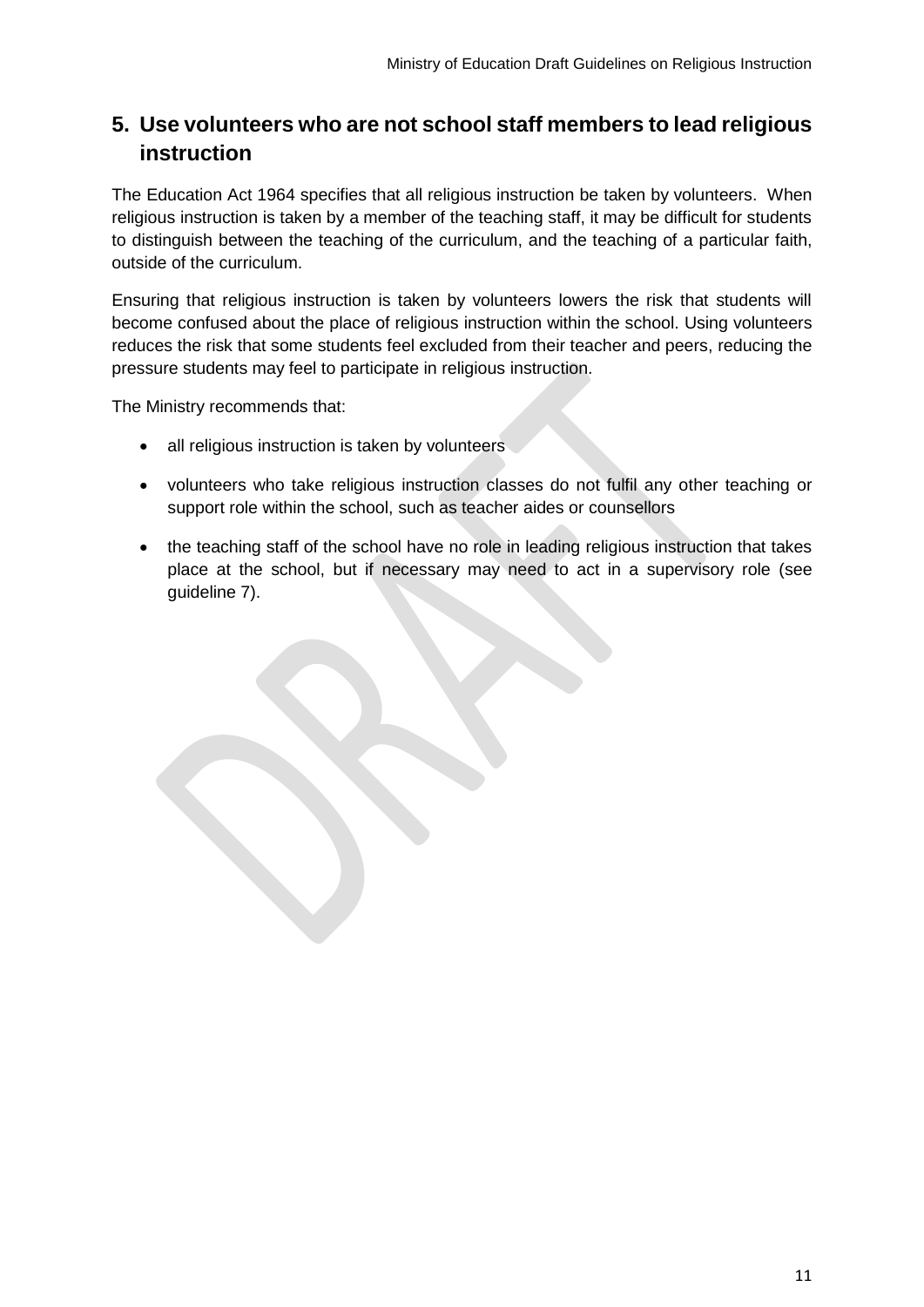

#### <span id="page-12-0"></span>**6. Provide secular school and student support services**

In order to provide all students the same opportunity for access to support, the Ministry recommends that all pastoral and support services should be secular in nature.

Support services might include those provided by health and youth workers, counsellors, or mentors, or it might include the provision of specific learning and/or behaviour programmes. This will ensure that students, families and whānau of diverse beliefs feel confident they can access the support they need.

The Ministry also recommends no counselling and support staff be linked to the religious instruction programmes offered at the school.

#### **A scenario for secular support services**

A board was offered the help of a small, not-for-profit organisation that would provide support services to students, families and whānau by way of a trained individual support worker. The organisation was founded on Christian principles and provides a range of services to the community.

The board and the organisation worked together to establish what services the support worker would offer to students and both agreed that any support would be secular in nature. The support worker signed an agreement outlining these terms.

The board and the organisation also agreed that the organisation would not be a provider of religious instruction at the school while it provided secular support services.

The school communicated to its community about the arrangement and indicated that students, families and whānau could expect only secular support from the individual support worker and the organisation in the context of the school setting.

The arrangement worked successfully with the expectation of secular support established early, and families and whānau informed of the kind of support they could expect to receive.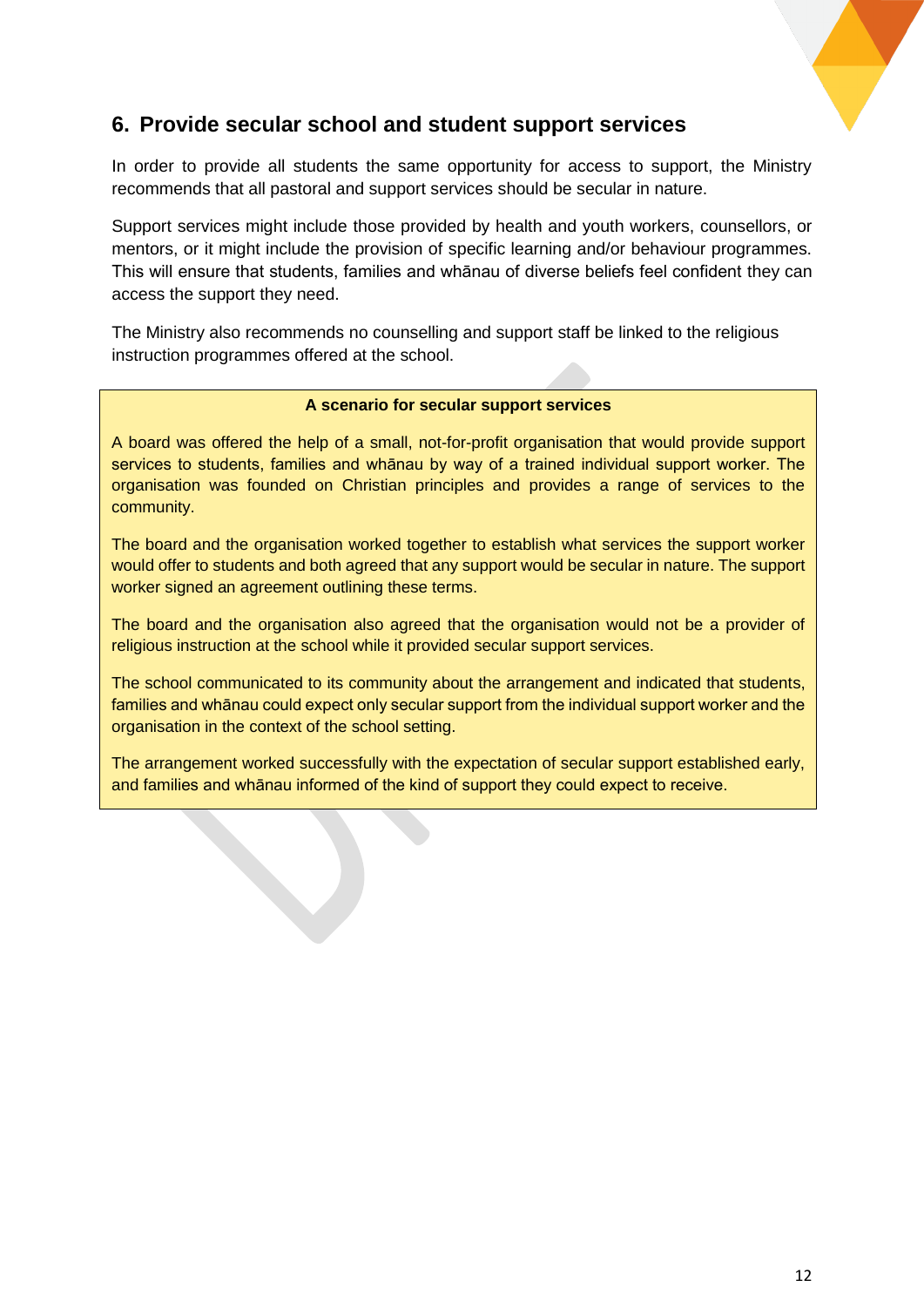### <span id="page-13-0"></span>**7. Perform safety checks on volunteers**

The Vulnerable Children Act 2014 (VCA) introduced a number of requirements including that paid workers who work with and provide regulated services to children will need to be *safety checked* by their employer. The overarching purpose of undertaking the safety check is to ensure that people working with children do not pose a risk to their safety. A safety check comprises six main elements – an identity check, an interview, a police vet, work history check, referee checks and a risk assessment.

While volunteers (people who are not paid for their time) are not required under the VCA to be safety checked, the Ministry recommends that boards *safety check all volunteers who will have access to, and who will have regular or overnight contact with, children.* The Education Act 1964 requires that volunteers deliver religious instruction programmes. Safety checks should be completed by the school (or religious instruction organisation) prior to the volunteer commencing involvement with the religious instruction programme allowed in the school.

Some providers of religious instruction programmes may complete some elements of the safety check, such as a police vet, on volunteers as part of their processes. A school may choose to rely on these elements as part of its safety check. Where some or all components of a safety check have been completed by another organisation on a board's behalf, the board is still responsible for confirming that these components have been completed, and ensuring that a full safety check has been done. Where this is the case, the Ministry recommends that the board sight a copy of the police vet after gaining authorisation from the volunteer (a police vet should be less than three years old). In these circumstances, the Ministry also recommends that the board still undertake its own identity check of the volunteer.

Where a volunteer has not undergone a safety check, the Ministry recommends that a school staff member attends the religious instruction or observance in a supervisory role. The staff member should not participate in the religious instruction programme.

The VCA also requires schools to have a Child Protection Policy in place from 1 July 2016. This policy should outline the board's commitment to child protection and recognise the important role and responsibility of all staff (including volunteers) in the protection of children.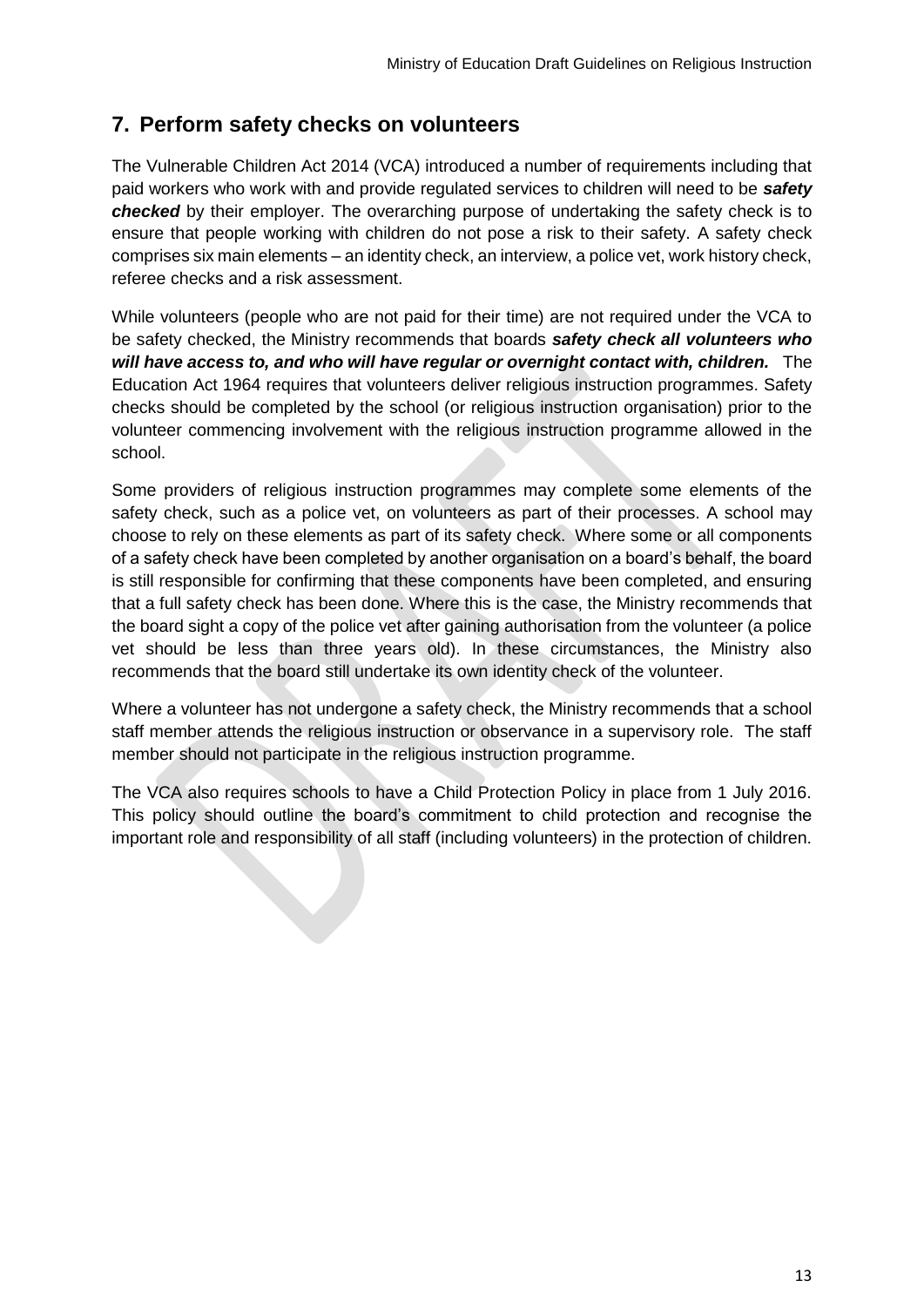For more information on the Vulnerable Children Act 2014 and helpful resources, see the [Ministry website](http://www.education.govt.nz/ministry-of-education/specific-initiatives/childrensactionplanandvulnerablechildrenact/) and the *[Children's worker safety checking under the Vulnerable Children Act](http://childrensactionplan.govt.nz/assets/CAP-Uploads/childrens-workforce/Childrens-worker-safety-checking-under-the-Vulnerable-Children-Act-RC-v1-02.pdf)  [2014](http://childrensactionplan.govt.nz/assets/CAP-Uploads/childrens-workforce/Childrens-worker-safety-checking-under-the-Vulnerable-Children-Act-RC-v1-02.pdf)* resource.

#### **A scenario for undertaking or sighting safety checks**

A board was allowing a religious instruction programme delivered by a large provider of religious instruction. All volunteers for the organisation were subject to a police vet as part of their induction.

The board sought authorisation from the volunteer assigned to take the religious instruction to see their police vet and will seek authorisation from any volunteers who might fill in from time to time. The board completed the other components of a safety check on the volunteer including an identity check, an interview, a work history check, referee checks and a risk assessment.

The board's Child Protection Policy states that it will safety check all volunteers and requires volunteers to sign in and out at the office when visiting.

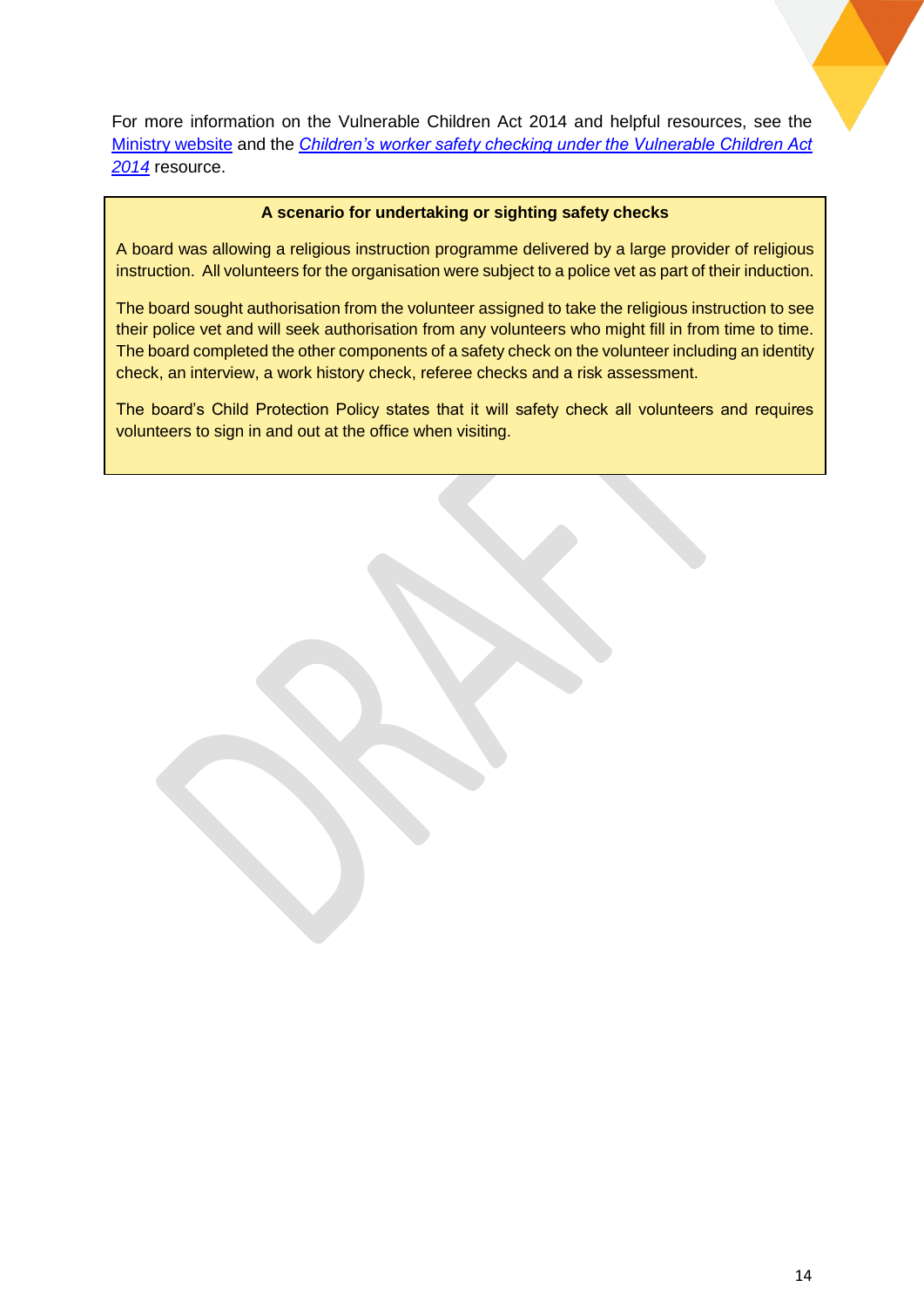# <span id="page-15-0"></span>**8. Communicate to families and whānau the complaints procedure and use that complaints procedure to resolve issues**

Boards should aim to have open lines of communication with students, families, whānau and the community. School boards should be able to use these guidelines to design policies and practices around religious instruction that reflect community need while at the same time protect the rights of students, their families and whānau.

However, there may be times where families and whānau are dissatisfied with the way that religious instruction is handled.

The Ministry recommends that:

- boards ensure they have a clear and accessible complaints procedure that staff are familiar with
- the complaints procedure (or how to access information about it) is clearly communicated to families and whānau
- boards follow the established complaints procedure in an effort to find a satisfactory solution.

If boards do not have a complaints procedure, the Ministry recommends that boards proactively develop one.

For more information on handling complaints, see the Ministry's website for Educational Leaders on *[Dealing with complaints](http://docs.moe.govt.nz/WorkplaceXT/Browse.jsf)* and a report from the Ombudsman's Office on *[Good](http://www.ombudsman.parliament.nz/system/paperclip/document_files/document_files/533/original/good_complaints_handling_by_school_boards_of_trustees.pdf?1358988178)  [complaints handling by school board of trustees.](http://www.ombudsman.parliament.nz/system/paperclip/document_files/document_files/533/original/good_complaints_handling_by_school_boards_of_trustees.pdf?1358988178)*

#### **A scenario for communicating and dealing with complaints**

A teacher received a complaint from a parent regarding the school's practice in religious instruction. The parent was unhappy that their child attended a religious instruction class when they had not given consent for their child to participate in to the lesson.

The teacher, using the school's complaints policy, took time to listen to the parent and make sure their concern was understood then advised the parent that they would take some time to investigate what had happened. The concern was relayed to senior management at the school.

Upon investigation, it was found that a reliever, who did not have knowledge of who had given consent for which option, was taking the class on the day in question. This led to the child remaining in the class while the religious instruction took place.

<span id="page-15-1"></span>The board asked senior management to decide on a number of practical steps to improve communication between permanent staff, relievers and the provider of religious instruction to address the concern. The teacher communicated these solutions to the parent who confirmed that they were satisfied with the outcome.